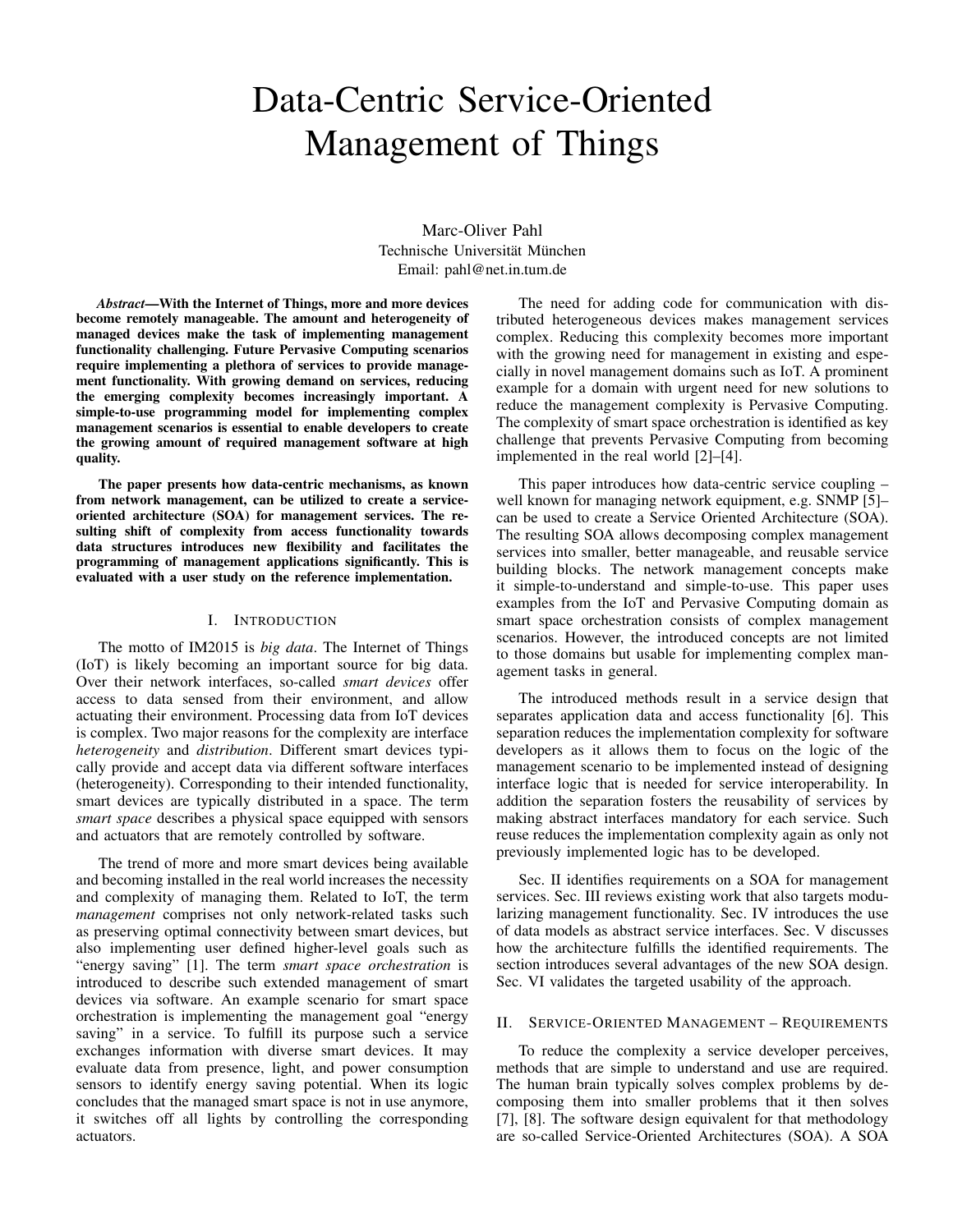implements methods to combine, reuse, and discover software services to mash-up complex functionality from smaller services [9]. Consequently, a SOA is a suitable methodology for structuring and facilitating smart space orchestration.

This section briefly recaptures relevant requirements on a SOA design (R0-R3) [9], and adds two new requirements that are important for service-oriented smart device management (R4, R5). The presented requirements are referenced throughout the remainder of the paper, e.g.  $(R1)$ , to illustrate how the presented methodology implements a SOA.

R0 *Compatible Functional Interfaces* are required for service *composition*.

The REST paradigm [10] with its implementation in the World Wide Web illustrates R0.

R1 *Abstract Service Interfaces* are needed to enable *reuse* and discovery of services.

Abstract interfaces separate the interface used to access a functionality from its implementation. Web Services (WS) exemplify this [9].

R2 *Unique Interface Identifiers* (UID) are required to enable *discovery* and reuse of services.

A glossary exemplifies benefits of unique identifiers.

R3 *Service Lookup and Discovery Mechanisms* are needed to enable composition.

The Universal Description, Discovery and Integration (UDDI) of WS is an example for a directory that allows lookup and discovery of services [9].

For being useful to implement complex management functionality, a suitable SOA in addition requires support for low latency service coupling and must be simple-to-use.

R4 *Low Overall Latency* is needed for enabling the decomposition of time-critical management functions.

Sec. V-F presents how the presented design enables computing the expected latency of mashed-up functions.

R5 *Simple-to-use Concepts* are needed for alleviating the implementation of complex management scenarios.

The complexity should result from the logic of a management scenario and not of the methodology to implement it in software. The success of abstract domain specific languages (DSL) such as BPEL [11] underlines this requirement.

## III. RELATED WORK

As discussed in Sec. II, modularization is a familiar tool for humans to structure and facilitate complex tasks. Modularization and composition of services are known software architecture concepts. Early general implementations include CORBA [12], or the ANSA trader [13]. A more recent implementation is Web Services (WS) [9].

All three SOA implementations use function-based interfaces (see Sec. IV). This is problematic for interface compatibility (R0) as services can only be composed if they use compatible abstract interfaces. The missing of a global interface directory and convergence mechanisms [14] are problematic (R3) for the reusability of services. Finally the function-basedinterface programming methodology is difficult-to-use (R5) as different functionality –implemented in different services– is invoked using different methods. This requires developers to use function calls with diverse signatures in their code.

The previously introduced coupling mechanisms do not provide entity-management-specific support functionality. Therefore management frameworks typically introduce their own service coupling mechanisms. Following, management (middleware) frameworks are reviewed that share our goal of providing high usability for developers. The later work comes from the Pervasive Computing domain since smart space orchestration was identified to require complex management (Sec. I). To make a significant choice among the numerous existing solutions, recent surveys are used [15]–[17]. The work they contain dates back several years. The Pervasive Computing community apparently did not identify relevant new concepts in the meantime [2], [18].

The FOCALE framework [19], [20] shares the premise of this paper that managing complex entities needs to be structured in a modular way via tool support and autonomy. FOCALE introduces abstract concepts for automated execution of business rules (Sec. II) on complex mobile operator networks. It comprises automated, ontology-based integration and management of distributed heterogeneous entities. The semantic transformation between high-level goals and physical network elements is implemented by hierarchically composed management functions [7].

FOCALE and other frameworks such as [21] establish fixed hierarchies to reflect high-level policies to low-level network elements. While maintaining high usability, the methodology proposed in this paper is more flexible by neither assuming a hierarchical (relatively fixed) structure of space orchestration functionality, nor making design choices such as the use of policies, or the support of business rules. It is most likely well suitable for implementing FOCALE.

The CASCADAS framework [22] creates a serviceoriented architecture of management (sub-) services similar to this work. It provides dynamic service composition based on predefined policies. Explicit interface modeling (R1) and a service directory (Sec. IV) are missing in CASCADAS.

The CORTEX framework [23] enables dynamic communication between services targeting car-to-car communication. Services consume and produce events exchanged over event channels. Corresponding to our approach, the authors emphasize the facilitating aspects of modularization for service development. In contrast to our work, CASCADAS does not provide explicit abstract service interface definitions (R1).

The JCAF framework [24] implements services in socalled containers. Containers store and automatically synchronize data resulting in loose service coupling. JCAF does not explicitly model service interfaces (R1) nor provide service discovery functionality (R3).

One.World [25] uses event descriptions as abstract service interfaces. A central registry enables services to discover available events and to connect over those events. Like our approach, One.World uses a fixed set of methods to access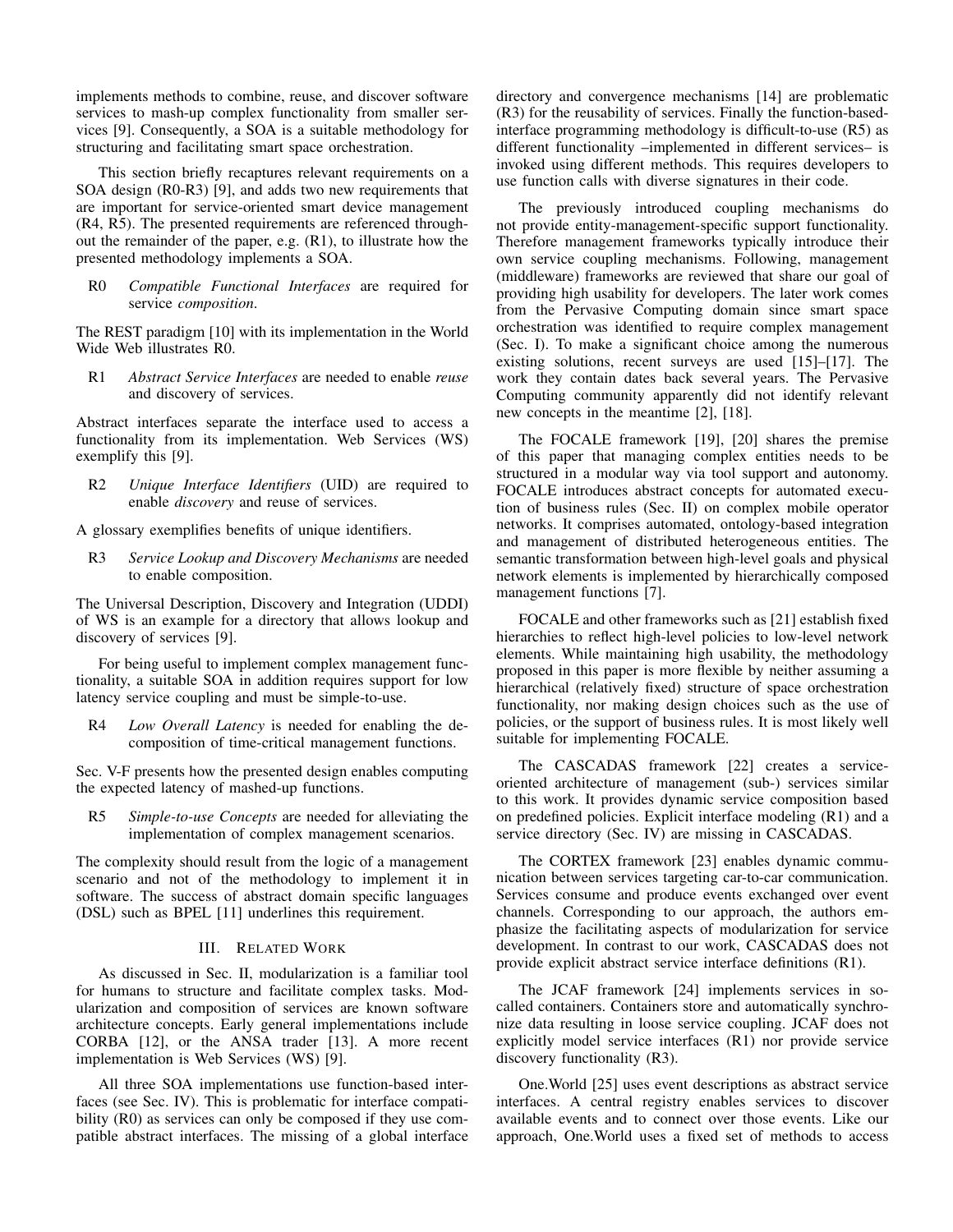variable data structures. Different to One.World, our solution enables a distributed service discovery, supports convergence, and is not limited to events.

A conclusion of this brief review of existing work is that the general approaches bring most flexibility but miss support for facilitating the implementation of complex workflows that are composed of different services. Examples for such services in the energy saving scenario would be gateway services that interface smart devices, reasoning services that derive knowledge from the data provided by (different) gateway services, and orchestration services that implement high level goals such as energy saving by orchestrating the other services. The concrete frameworks that were developed for managing smart spaces instead are in turn too restricted to the workflows their designers had in mind. In addition they typically lack support for reuse of services as they often do neither use abstract service interfaces, nor provide directories for those.

## IV. DATA MODELS AS ABSTRACT SERVICE INTERFACES

In a classical SOA –such as a web service implementation– abstract service interfaces typically consist of method signatures [9]. An example is the interface shown in listing 1.

```
int getTemperature();
void setTemperature(int value);
int getLuminance();
void setLuminance(int value);
```
Listing 1. Classic SOA service interface.

To call a function, typically service instances that implement the defined interface are identified over a directory (see Sec. II). A typical call to obtain data is *[svcInstanceID].getTemperature()*. The addressing of the desired management property happens in three steps: 1) the service instance is identified (discovery), 2) the service instance is addressed, 3) the desired function is addressed.

In network management (NM), information is often exchanged differently between services, using fixed methods and variable data [6]. An example is the Simple Network Management Protocol (SNMP) [5] that offers a fixed set of methods (get, getnext, getbulk, set) to access data of any managed element. The methods to access data of any SNMP agent remain the same. The offered data differ between managed elements. The structures of the varying data are made available via *data models*. Data is stored in data model instances in the Management Information Base (MIB) of a managed element in SNMP.

The functional interface from listing 1 could represent access to the data structure shown in listing 2. Data could be accessed via generic get and set operations, e.g. *[svcInstanceID].get(/temperature)*.

o

Listing 2. Graphical structure of a managed element's data model.

Both concepts for accessing data are equally powerful as a bidirectional mapping can easily be created by appending the path in the data structure to the command name and vice versa, e.g. temperature  $\leftrightarrow$  getTemperature(). From a caller's perspective, in the first case the addressing of the targeted information is in the method name, while in the in the second case, it is in the argument. From a developer's perspective, using a fixed method (get) reduces the programming complexity as its semantics are fixed and do not vary for obtaining different management properties.

The principle of shifting functionality into the data addressing can be carried a step further by moving the service instance identifier into the address as well. The resulting call becomes *get(/svcInstanceID/temperature)*. The advantage of this additional shift is that instead of having to discover a service first, the required data can be addressed directly. As each service instance has a unique identifier, each node within its data model instance has a unique address.

Fig. 1 shows a function signature on top, and its mapping to a data model on the bottom left. This data model separates between input and output parameters as the function signature does. This distinction can be mapped to read and write permissions on values of the data model. Therefore it can be omitted as shown on the bottom right.

As an example, the service interface introduced in listing 1 is composed of the two sub nodes for *temperature* and *lumincance* as shown in listing 2 in our approach.



Fig. 1. Mapping between a classic function signature on top and a context model (bottom left) that can then be transformed into the context model on the bottom right as introduced in [14].

## *A. Data Model Instance Management*

In SNMP access to management properties is provided by software agents. SNMP agents are typically device-specific as they interface proprietary functionality. Our design can be implemented in *generic* agent modules that are called *Knowledge Agent* (KA). A KA manages instances of the previously introduced data models for services. A KA can either run stand-alone or be linked to a service.

In the reference implementation of our design the KAs run as stand-alone components. This has the advantage that they can provide access to the knowledge of a service independent of the service running.

In both cases (module or stand-alone), the KAs can fully manage the access to data model instance nodes including security and remote access. The data node management includes authorization of data node accesses and authentication of services. Though not covered in this paper, this can be done using access groups for read and write access for instance. In addition the KAs handle data exchange with remote KAs that manage the data of other services. The resulting architecture is

<sup>|-</sup>temperature |-luminance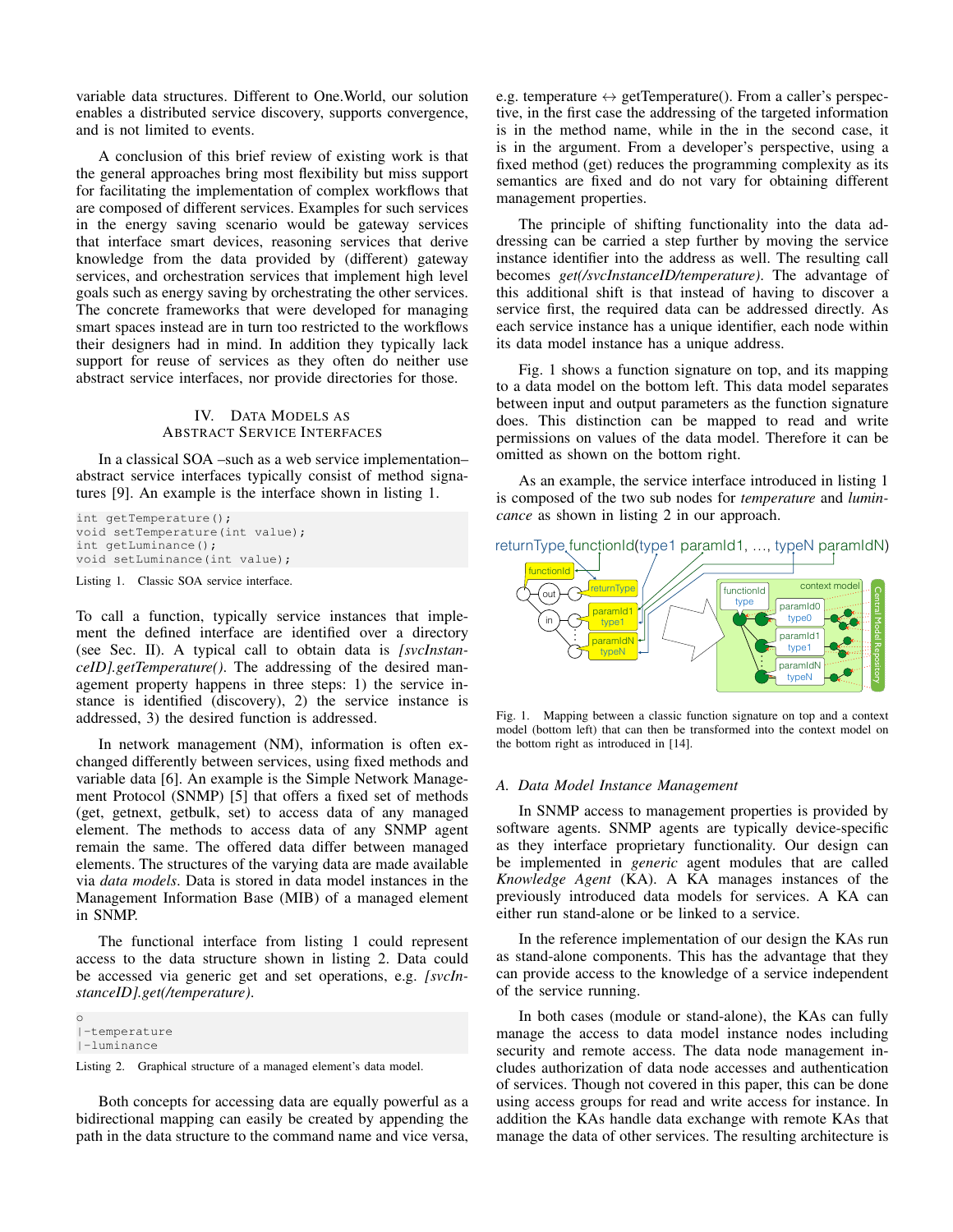a secure content-centric network [26]. The content addresses are of the type *knowledgeAgentId/serviceId/pathToValue* [14].

Using the KAs enables developers to fully concentrate on the implementation of the scenario logic [6].

## *B. Fixed Functions to Access Data Model Instances*

A data model only structures the data that is exposed by a service. As presented before with the mapping (Fig. 1), in our approach the data model models the interface of a service. When a service gets started its corresponding data model gets initialized by the KA. Service interaction happens then by accessing each others data model instances via the local KAs. The supported coupling modes are defined by the generic interface methods offered to access the data nodes. By analyzing many scenarios, the following set of functions to access nodes in data model instances emerged. Those methods are fixed and used by each service in our architecture.

- get(address), to *read* a value from a node within a data model instance.
- set(address, value), to *write* a value to a node within a data model instance.
- (un-)lock/rollback(address) to lock a subtree (Sec. IV) of a data model instance for exclusive use.
- (un-)subscribe(address, callback), to receive a change notification for a value in a data model instance.
- (un-)registerVirtualNode(address, callback), to receive a callback on a value change at *address*.

*Get* and *set* are used to read and write data values. They implement blackboard communication over the KAs (Fig. 2) [27], [28].

Since properties of management interfaces often have to be set in an atomic way (e.g. network address and network mask [20]), transactions are necessary (*(un-)lock/rollback*). The introduced hierarchical data model facilitates transactions as it allows to model correlated properties in a common subtree that can then be locked for exclusive access. In addition locking any set of nodes must be supported for the diverse use cases one can think of. As an example a service that opens the garage door may want to gain exclusive access to automated things in front of the door before opening it so that no other service moves them to the door while opening.

Triggering another service is a very common interaction in management. In case of smart space orchestration the initially described energy saving action of switching the lights off would typically be implemented by triggering the gateways controlling the actual lights. More concrete the managing service would set the node containing the state of each light to off (e.g. *set /lightId/isOn 0*). To enable coupling on such events, a subscription on a value change is supported on each subtree (including leafs). Whenever a node's value changes, a notification is sent to all subscribers. This enables loose coupling.

The previously described functionality is (partly) found in most management architectures today [29]. A problem of using data structures for service coupling is the typically missing possibility of direct (temporal and referential) service coupling. Therefore a novel coupling mode is introduced, so-called *virtual nodes*. Accessing a virtual node is fully transparent for a caller service but it results in an immediate service invocation at the called service. As a concrete example, in case of being implemented as virtual node, requesting the value of the temperature node in listing 2 results in a computation of which the value is immediately returned to the caller. This mechanism may appear simple and yet it turns out to be powerful as shown in Sec. V.

#### V. A SERVICE-ORIENTED MANAGEMENT ARCHITECTURE

This section discusses the SOA properties (Sec. II) of the introduced architecture (Sec. IV).

The introduced service coupling methodology results in a fundamental mental change of service invocation. Classic SOA interfaces implement procedural thinking. Computational processes are identified and invoked as functions. The proposed use of data models as abstract service interfaces shifts the coupling of services towards a *descriptive* task. Information – represented as data– is identified and accessed not the construct (function) that produces it. The coupling of services becomes linking data – not functions.

Descriptive interfaces are simpler-to-understand and use (R5) for humans than procedural ones [8]. Describing the properties that a managed entity offers is more straight forward than defining message signatures. It does not require knowledge about functional programming. Instead it is based in semantic modeling where entities of the real world are represented as *virtual objects* [14], [30], [31].

## *A. Service Interface Modeling*

Using data models for services requires the definition of a data model for each service. In [14] we introduced mechanisms for intuitive data modeling and crowdsourced convergence of the resulting models. To summarize the important points for this paper, a *Central Model Repository* (CMR) was introduced that contains all data models that were defined with a unique ID (UID) each (R2). The UIDs in Fig. 1 are *functionId*, *paramId0*, ..., *paramIdN*. The CMR implements a type system where data models are the types, identified by their UID.

Data models can be composed to complex types as shown on the rights of Fig.1 where *type* consists of sub nodes with one type each (*type0*, ..., *typeN*). The types are again composed of nodes of other types that are available from the CMR. In the end, each node inherits from one of the few basic data types (*text*, *number*, *list*). This inheritance is relevant for validation of values and for interface compatibility (Sec. V-C).

Our approach makes abstract service interfaces mandatory (R1). It does not result in additional implementation work as the data structures to provide the data a service exposes have to be designed in any case (R5). At the same time the data modeling process is more intuitive than the definition of function signature based interfaces.

As novel aspect that is typically missing in today's SOAs, the CMR provides functionality to converge abstract service interface descriptions (data models) (R0). Interface convergence is especially critical in the IoT domain where interoperability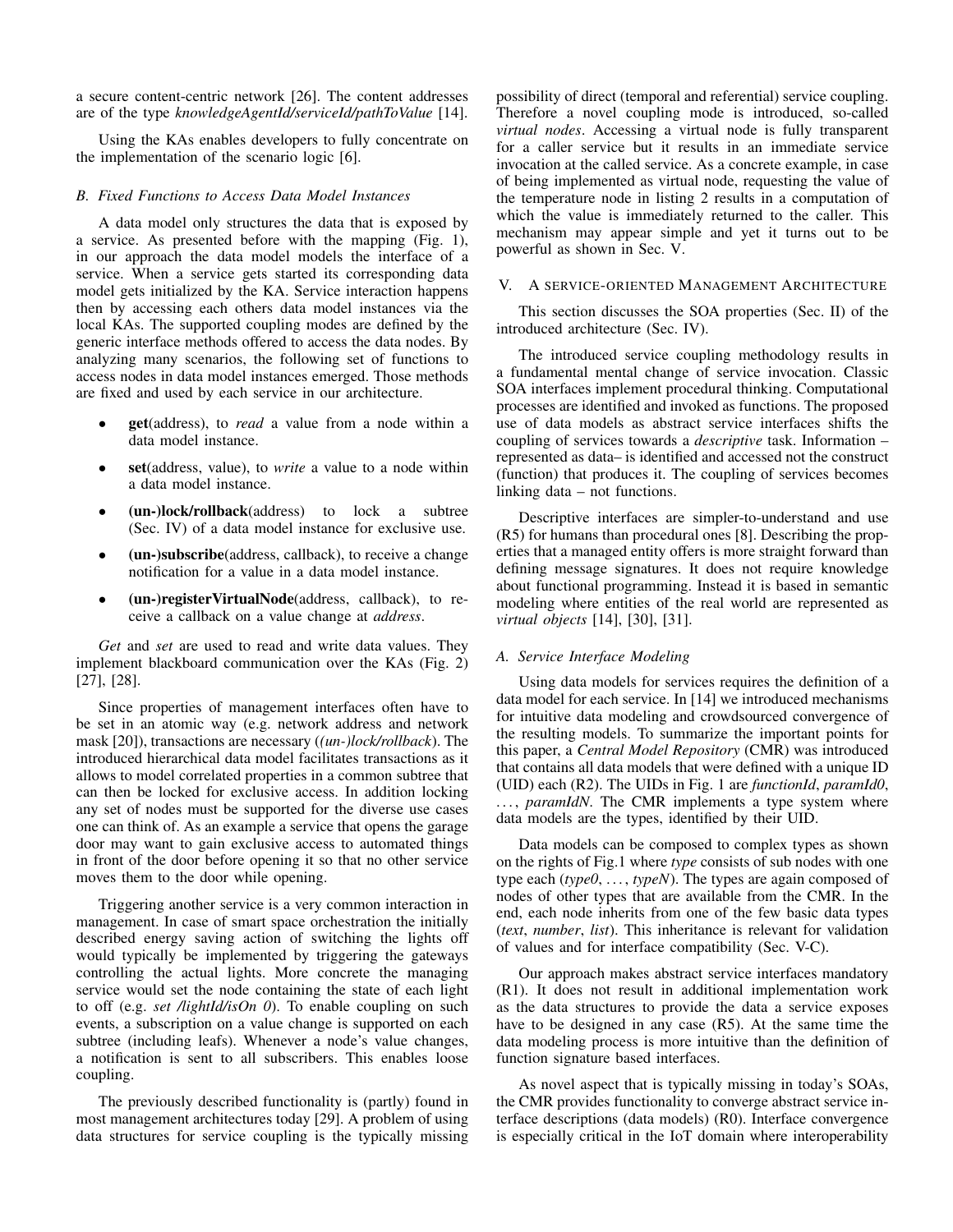is required to implement complex scenarios in different smart spaces (service portability). As a concrete example the energy saving service targets all lights independent of which kind and from which vendor they are. Consequently all gateways to lights should use compatible interfaces (data models) [14].

Finally the CMR acts as directory for abstract service interfaces (data models). Developers can look up the type identifiers that describe the data they require at run time to provide the desired functionality of the service they implement (R3).

## *B. Service Discovery*

The discovery of services becomes the discovery of data. This is intuitive as the logic of a service requires certain input and output data. Each data model in the CMR has a UID that can be used for identification (R2). At any time in the life-cycle of a service (e.g. development time, run time), other services can be referenced using their type UID. As an example, the energy saving service can search for data nodes of type "/lighting/light". Its KA returns all instance addresses of data nodes that have this type (R3). The type-identifier-based discovery searches not only the root but all levels of a data model.

Using the type identifier for search to identify service instances implements a locator-id-split [32]. The type is used to identify data. The location of services offering the data can remain transparent. This is important for dynamic environments such as smart spaces where devices are added and removed at run time. In the energy saving example new lights may occur but can still be switched by the service as they are referenced over the same type identifier and not their instance locator.

# *C. Interface Compatibility*

All services use the same Application Programming Interface (API) as interface (Sec. IV-B). The use of common data access functions inherently enables composing all services (R0). This enables and facilitates (R5) the mash up of services. In addition, the use of abstract data model interfaces allows exchanging service implementations transparently.

The service compatibility goes beyond pure API compatibility. The information model that is introduced in Sec. IV bases all data nodes with values on the two data types *text* and *number* [14]. By implementing the semantics for those two types, a service can access all data available over the KA middleware. For more specific knowledge on the obtained data, specific semantics have to be included into the service logic by its developers. For supporting the semantic understanding the UIDs in the CMR can be linked to external semantics such as domain-specific ontologies [14], [31].

# *D. Interface Polymorphism*

Service interfaces are called polymorphic if they inherit from different abstract interfaces and can be used as each of them [27]. This mechanism is also called *subtyping* [33].

A problem with subtyping is that in a classic functionbased SOA a new interface can only inherit from those existing abstract interfaces that do not have function names in common. Otherwise unintended shadowing occurs in the best case. Our abstract interfaces do not have such a problem. Existing data models can simply be composed by adding a named sub node of the desired type in a new data model. As an example, a light controller could contain the data model type */lighting/light* several times under different node names in its own data model. Through the hierarchical structuring within the data models, each node spans its own namespace identified by its name.

Via the discovery mechanism described in Sec. V-B each node can be discovered as if it would be independent from the others though all interfaces are offered via the same service. The described polymorphism via hierarchical inheritance of interfaces becomes possible since abstract service interfaces are not service-centric but data-centric in our design. Each subtree of a data model can be discovered independently of the service implementing it. Which service implements a data model is hidden by the locator-id-split that is introduced with the search for type identifiers.

An interesting effect of the described possibility for subtyping is that an implementation of a service can remain compatible with previous versions of its abstract interface easily. Therefore the designer of the data model only has to include a node with the type of the old abstract interface (data model) and connect nodes to functionality. Via the data-centric approach it is transparent for a calling service if it interacts with a subtree of a newer service interface since only the locator changes

In terms of portability the described subtyping results in a significantly more powerful abstract interface compared to classic function-based interfaces. The UIDs of a description of a WS typically refer to the entire interface [9]. In our approach coupling can happen on *any* level of the data model. Interfaces automatically contain each other as they are constructed by reusing existing interfaces (Sec. V-A). If a service wants to couple with another service that offers data of a certain type it can couple with any service that contains the type on any level of its data model. In classic SOAs this would only work for the top level. This enhanced service compatibility increases the portability of services as it becomes more likely that a service finds the data it needs in subtrees of data models of different services in different smart spaces.

## *E. Semantic Polymorphism: Filter*

The unified access to the data (Sec. IV-B) enables another kind of polymorphism that enhances the usability of SOAs following our proposed design: semantic polymorphism. The term *semantic polymorphism* describes that the same data is provided in different formats – possibly by different services.

As an example, a service A may offer a temperature in Fahrenheit. Another service B may request a temperature in Celsius. Typically service B's dependency could not be resolved as no temperature in Celsius is offered. Using the synchronous coupling of the virtual nodes (Sec. IV-B), a service C could simply be introduced that performs the translation between the two representations of a temperature. It would consume temperatures in Fahrenheit or Celsius and produce temperatures in Celsius and Fahrenheit. With this service the coupling can be realized now as service A  $\rightarrow$  service C  $\rightarrow$ service B. Service C acts as a filter [34] that provides the sensor data in another format (see red line in Fig. 2).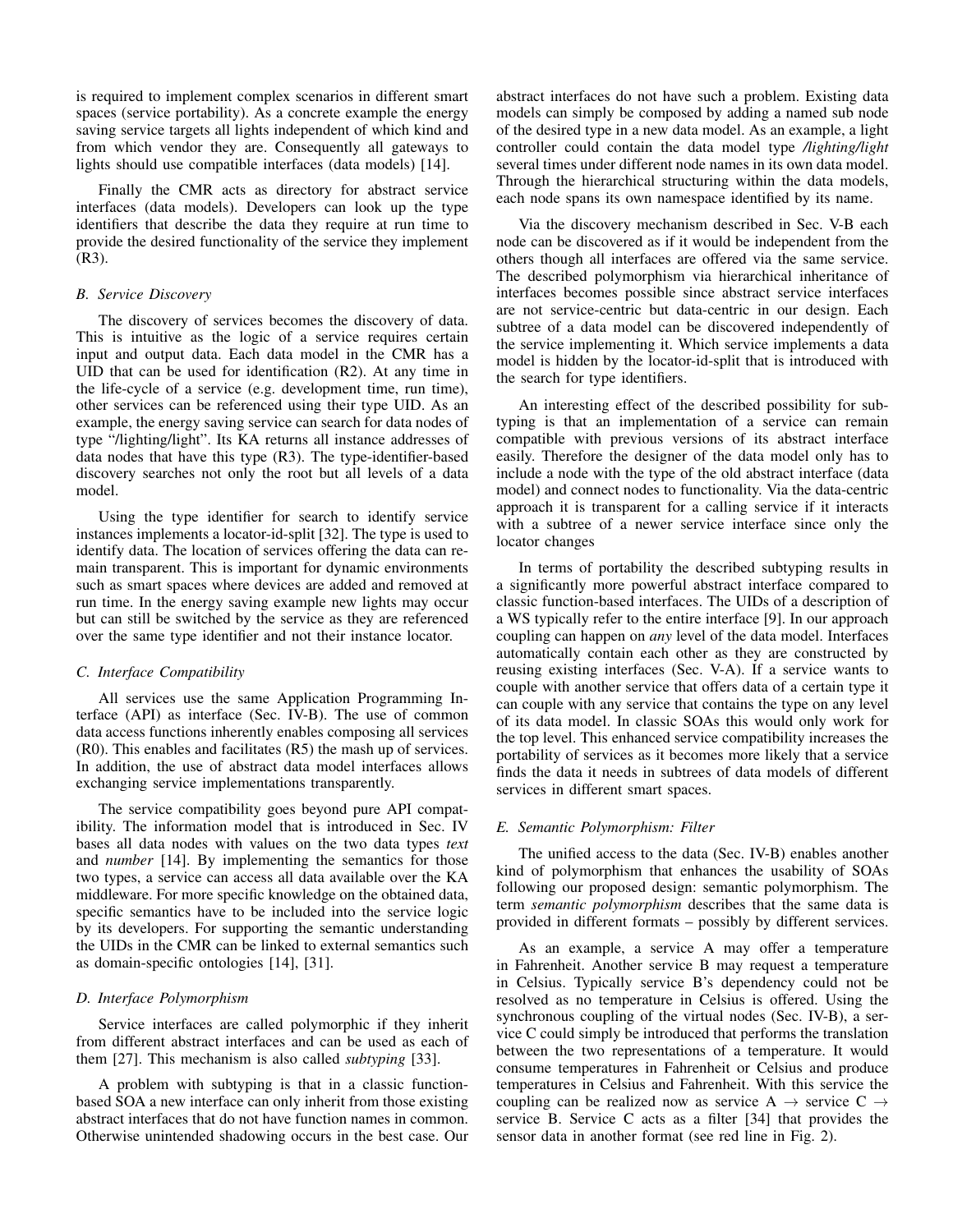The described filtering is not only attractive for transformations between different representations of the same physical phenomenon but also for providing information on different levels of abstraction. In the energy saving scenario a service may provide information if a sensor currently detects a movement. Another service may provide information if someone is likely to be in the room. Another service may produce information if the lights can be switched off. Though being very different, all information could be derived from the readings of the same motion-detecting sensor. By introducing semantic filters that include reasoning logic [19], semantically incompatible services become compatible.

Enabling filtering facilitates the development of management functionality (R5). It significantly enhances the interface compatibility and thereby portability of service.

### *F. Latency*

The novel coupling mode over virtual nodes (Sec. IV-B) introduces direct service coupling over a descriptive interface. This results in low latency enabling the decomposition of complex and time-critical management functionality into different modules (R4).

As all services use the identical components for communication, the expected latency of a service cascade (see Fig. 2) can be computed over a set S of services:  $(|S| - 1) \times$  $t_{\text{KA-coupling}} + \sum_{S} t_{computation}.$ 

## *G. Simplicity, Security, Robustness*

Having the management of the data model instances wrapped in a module (KA, Sec. IV-A) that can simply be used by a service developer allows focusing on the implementation logic. Freeing service developers from implementing remote access, and security facilitates not only the programming but makes services more secure and robust since common components are used (R5). Externalizing functionality makes services smaller enabling the development of better understandable, more robust code.

## *H. The whole picture*



Fig. 2. A Data-Centric Service-Oriented Architecture for Managing Things.

Fig. 2 shows the layers of a classic management architecture with managed devices at the bottom (1), managing agents in the next layer (2a), and management services on top (2b). The green layer (3) is typically not explicitly shown as it is part of the services.

Our proposal is to make the data models on layer 3 the explicit abstract service interfaces. The interfaces are shared over and instantiated from the CMR on the right. As can be seen, each service has exactly one data model as abstract interface. From a service coupling perspective it does not make a difference if a service interfaces a smart device or not. Therefore the planes 2a and 2b become a single plane as illustrated with the connecting lines in the back. All services are equal in our architecture, and communicate using the same methods to access the enhanced distributed blackboard in layer 3 [27].

The red line shows a typical information flow when executing a functionality. The top right service may be the user interface of the energy saving service. It uses data that is preprocessed by different other services (Sec. V-D, Sec. V-E) and finally originates at the smart device on the bottom left.

## VI. USABILITY EVALUATION

The presented SOA architecture is fully implemented as Java peer-to-peer system [35]. The implementation was used to evaluate the usability of the proposed approach. The following user study results were collected with 8 computer science students in early 2014, and confirmed with 22 students in late 2014/ 2015. The study tasks comprise building a smart device, writing its firmware, creating the corresponding data model (Sec. IV), writing an adaptation service, and implementing management with modular services (Sec. V).

The students defined their own scenarios such as correlating the load of a PC with the room temperature and the logged in users for giving warnings over a speaker. The upper observed time bounds were: data model creation (Sec. IV) <90min, adaptation service <180min, and management services <120min. There is no evaluation of this exact use case in literature. However, the authors of [25] made a user study of apparently comparable complexity with their One.World system. Their measured overall time for the software implementation is 256h. The implementation of all described functionality from scratch using our SOA management mechanisms took each of our student teams below 6.5h overall.

The study shows that our proposed approach is feasible and provides good usability (R5). This assumption from the quantitative analysis of the teams is confirmed by a qualitative evaluation using a questionnaire. Though not having previous knowledge in the domain, all participants reported a very good usability of the proposed data-centric SOA approach.

### VII. CONCLUSION

This paper introduced a data-centric service-oriented architecture for implementing services for managing things. The core proposal of this paper is using data models as abstract service interfaces and keeping the methods to access the data fixed. A major difference to existing NM approaches is that this paper's SOA introduces a *simple-to-use* way to mash-up complex management functionality via hierarchical cascading of management (sub-) services.

Following Perlis' epigram that "simplicity does not precede complexity, but follows it" [36], this work hopefully facilitates and enables implementing complex management tasks in current and future domains such as IoT or Pervasive Computing.